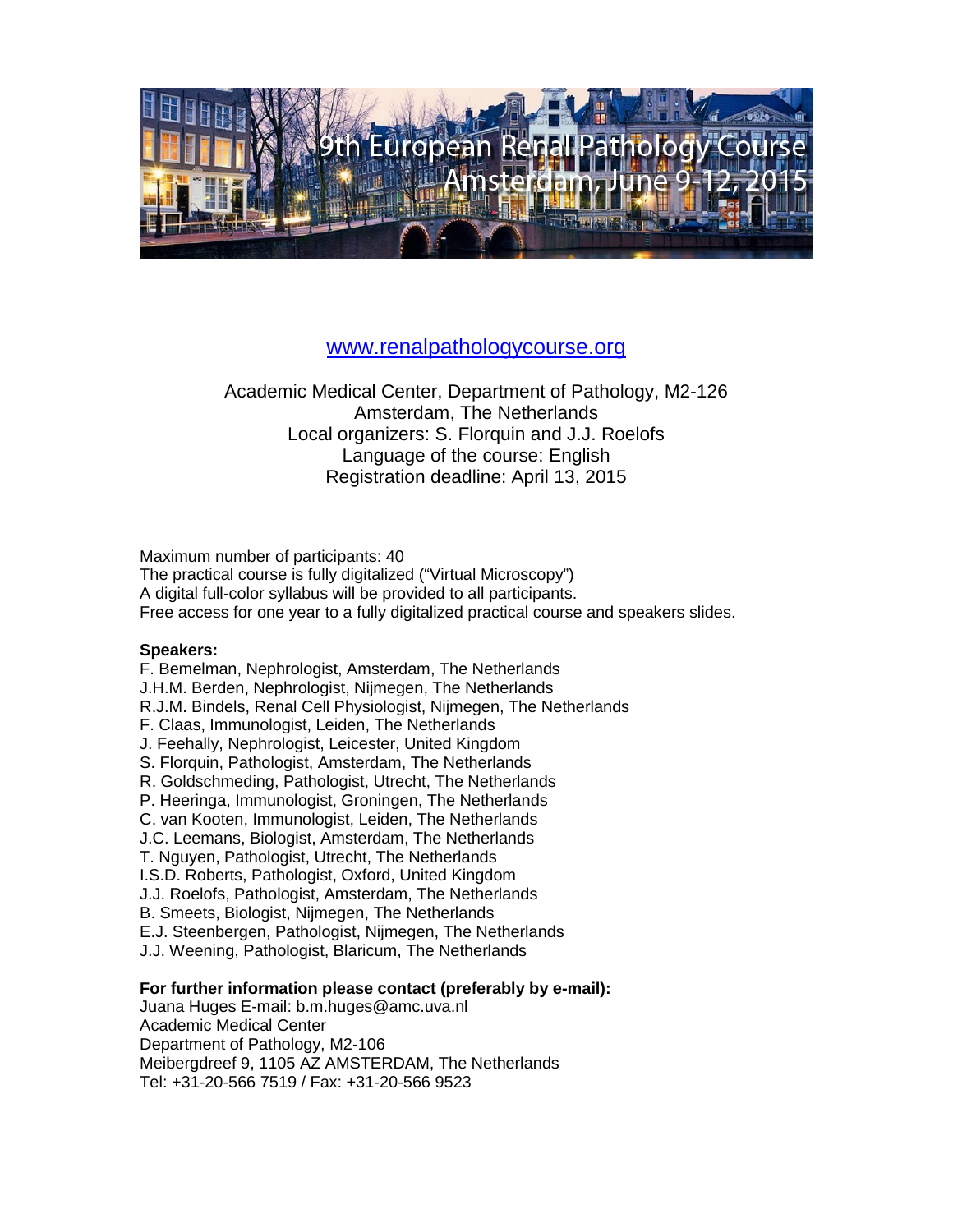## **Course Program Tuesday June 9, 2015**

| 09.00-09.30 | Registration and coffee                                                                               |
|-------------|-------------------------------------------------------------------------------------------------------|
| 09.30-10.15 | Glomerular pathophysiology and systematic analysis of a renal biopsy<br>J.J. Weening                  |
| 10.15-10.45 | A trip along the nephron<br>R.J.M. Bindels                                                            |
| 10.45-11.00 | Coffee break                                                                                          |
| 11.00-11.30 | <b>Opening Quiz</b>                                                                                   |
| 11.30-12.00 | Syndrome: Clinical aspects of nephrotic syndrome<br>J.H.M. Berden                                     |
| 12.00-12.30 | New insights in the pathogenesis of the nephrotic syndrome<br><b>B.</b> Smeets                        |
| 12.30-13.30 | Lunch                                                                                                 |
| 13.30-14.00 | Pattern: Epithelial cell diseases<br>S. Florquin                                                      |
| 14.00-14.45 | Digital slide seminar: Cases associated with nephrotic syndrome<br>S. Florquin                        |
| 14.45-15.15 | Tea break                                                                                             |
| 15.15-15.45 | Syndrome: Clinical aspects of hematuria and asymptomatic proteinuria<br>J.H.M. Berden                 |
| 15.45-16.15 | Pattern: Mesangioproliferative pattern<br>S. Florquin                                                 |
| 16.15-17.00 | Digital slide seminar: Cases associated with hematuria and asymptomatic<br>proteinuria<br>S. Florquin |
| 17.00-17.30 | Pathogenesis of IgA nephropathy<br>C. van Kooten                                                      |
| 17.30-18.00 | <b>Drinks</b>                                                                                         |
| 19.30       | Dinner / Boat trip                                                                                    |
|             |                                                                                                       |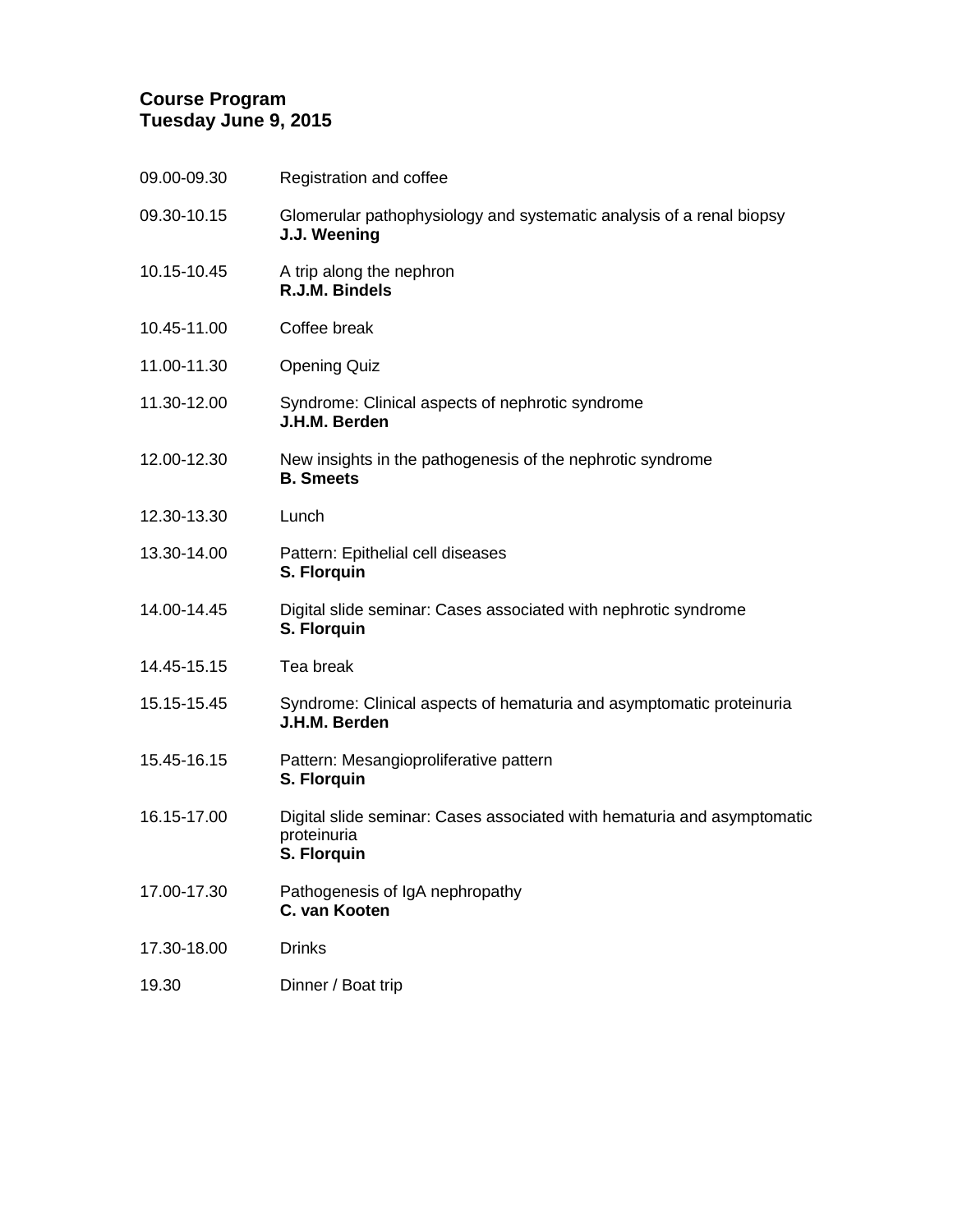# **Wednesday June 10, 2015**

| 09.00-09.45 | Syndrome: Clinical aspects of acute and rapidly progressive<br>glomerulonephritis<br>J. Feehally |
|-------------|--------------------------------------------------------------------------------------------------|
| 09.45-10.15 | Pattern: Exsudative glomerulonephritis and crescentic glomerulonephritis<br>I.S.D. Roberts       |
| 10.15-10.45 | Pattern: Mesangio-capillary glomerulonephritis<br>S. Florquin                                    |
| 10.45-11.00 | Coffee break                                                                                     |
| 11.00-12.00 | Digital slide seminar: Cases associated with nephritic syndrome<br>S. Florquin                   |
| 12.00-12.45 | Syndrome: Clinical aspects of thrombotic microangiopathy<br>J. Feehally                          |
| 12.45-13.15 | Pattern: Thrombotic microangiopathy<br><b>I.S.D. Roberts</b>                                     |
| 13.15-14.00 | Lunch                                                                                            |
| 14.00-14.45 | Syndrome: Clinical aspects of tubulo-interstitial nephritis<br>J. Feehally                       |
| 14.45-15.15 | New insights in small vessel vasculitis<br>P. Heeringa                                           |
| 15.15-16.00 | Digital slide seminar: Thrombotic microangiopathy<br>J.J. Roelofs                                |
| 16.00-16.15 | Tea break                                                                                        |
| 16.15-17.00 | Pattern: Tubulo-interstitial nephritis<br>S. Florquin                                            |
| 17.00-18.00 | Digital slide seminar: Tubulo-interstitial nephritis<br>S. Florquin                              |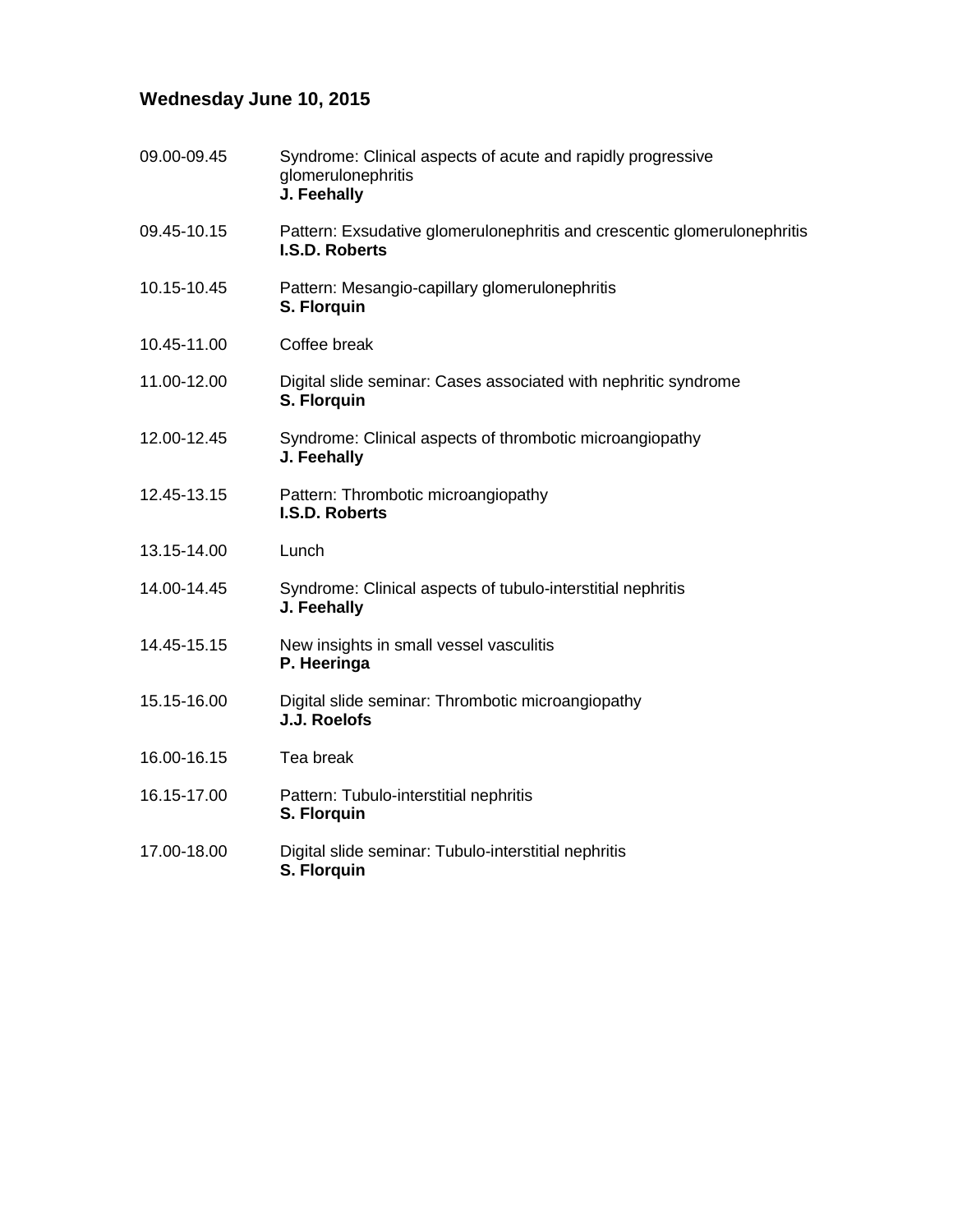# **Thursday June 11, 2015**

| 09.00-09.30 | Summary: syndrome versus pattern<br>E.J. Steenbergen                                                              |
|-------------|-------------------------------------------------------------------------------------------------------------------|
| 09.30-10.00 | Tolls in renal diseases<br>J.C. Leemans                                                                           |
| 10.00-10.45 | Current insights into the pathogenesis of lupus nephritis<br>J.H.M. Berden                                        |
| 10.45-11.00 | Coffee break                                                                                                      |
| 11.00-11.30 | Classification of lupus nephritis<br>J.J. Roelofs                                                                 |
| 11.30-12.15 | Digital slide seminar: lupus nephritis<br>J.J. Roelofs                                                            |
| 12.15-13.15 | Lunch                                                                                                             |
| 13.15-13.45 | Glomerular basement membrane: structure and pathology<br>J.J. Roelofs                                             |
| 13.45-14.15 | Digital slide seminar: Glomerular basement membrane pathology and<br>rare renal diseases<br>J.J. Roelofs          |
| 14.15-15.00 | Patterns: Monoclonal Immunoglobulin Deposit Diseases<br>E.J. Steenbergen                                          |
| 15.00-15.15 | Tea break                                                                                                         |
| 15.15-15.45 | Pathogenesis and pathology of diabetic nephropathy<br>R. Goldschmeding                                            |
| 15.45-16.45 | Digital slide seminar: Monoclonal Immunoglobulin Deposit Diseases and<br>diabetic nephropathy<br>E.J. Steenbergen |
| 16.45-17.15 | Quiz                                                                                                              |